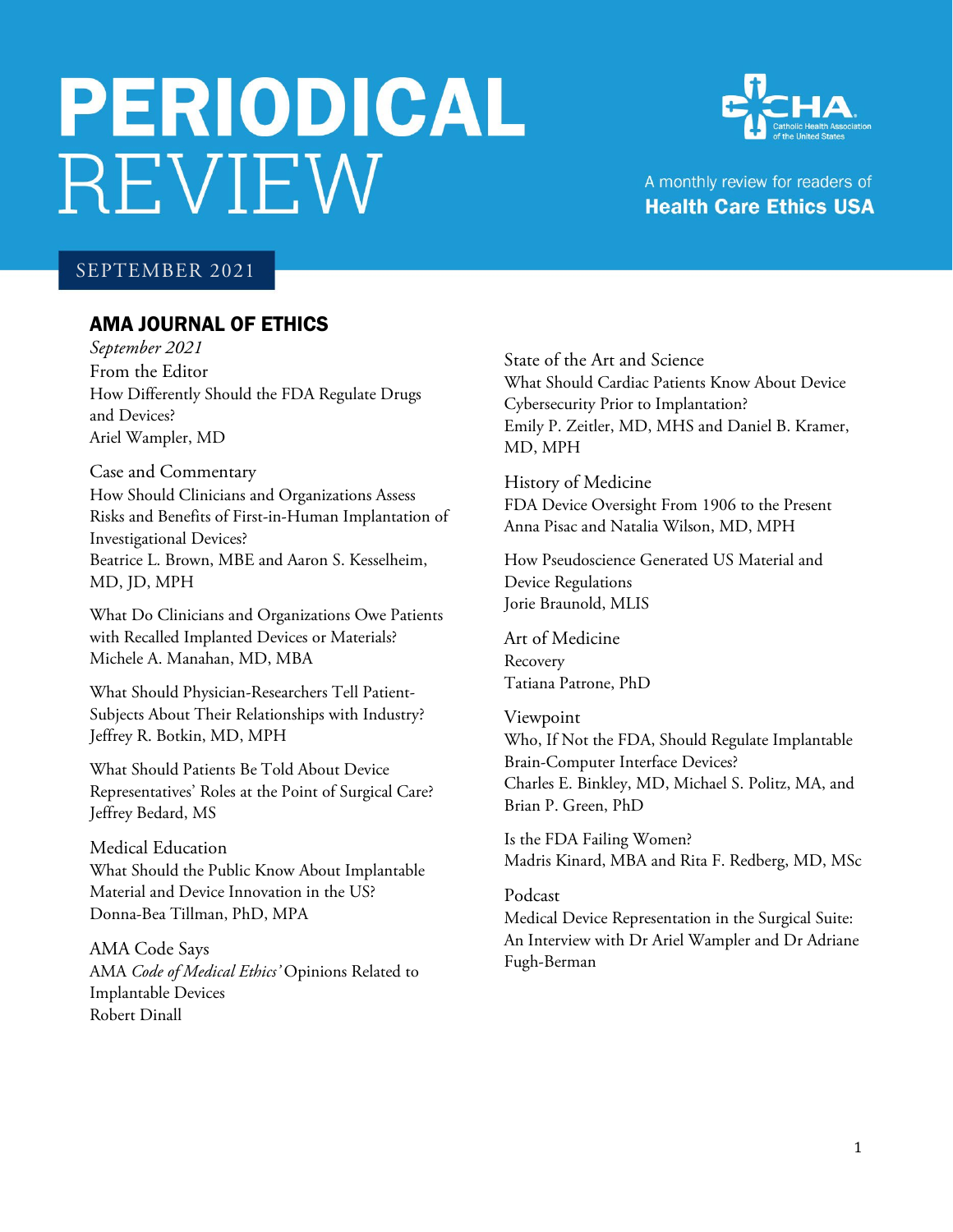# AMERICAN JOURNAL OF BIOETHICS

*September 2021*

Guest Editorial The Current State of Efforts to Address disparities, Racism and Cultural Humility in Medical Education Ross E. McKinney, Norma Poll-Hunter & Lisa D. Howley

Target Article Health Disparities, Systemic Racism, and Failures of Cultural Competence Jeffrey T. Berger & Dana Ribeiro Miller

Open Peer Commentaries Making Culture a Verb: Implications for Health Equity Nora L. Jones

Trading Cultural Competency for Trauma Informed Care Uchenna Anani, Elizabeth Lanphier & Dalia Feltman

Materializing Systemic Racism, Materializing Health Disparities Vanessa Carbonell & Shen-yi Liao

Teaching about Health Disparities: Pedagogy, Curriculum, and Learning Theory Michelle J. Clarke, Shannon Laughlin-Tommaso & Amy Seegmiller Renner

Cultural Competence as New Racism: Working as Intended? Ranita Ray & Georgiann Davis

Grounding Medical Education in Health Equity: The Time is Now Folasade C. Lapite, Stephanie R. Morain & Faith E. Fletcher

Disability Cultural Competence for All as a Model Rosemarie Garland-Thomson & Lisa I. Iezzoni

## The Disruptive Power of Intersectionality Jenny Kingsley, Emily R. Berkman & Sabrina F. Derrington

Target Article Neutrality and Perfectionism in Public Health Hafez Ismaili M'hamdi

Open Peer Commentaries Reasons, Respect, and Identity in Public Health Decision Making Søren Holm

Political Liberalism and Public Health Athmeya Jayaram & Michael Kates

Global Health Disparities: Can Liberal Perfectionism Better Address the Problem? Eman Ahmed & Kristien Hens

Bans, Taxes or Product Placement? Applying the Liberal Perfectionist Proviso to Public Health Food Policy

Owen Thomas, Mark Sheehan & Mike Rayner

Bioethics Theory-Building for Public Health Karen M. Meagher

Improving Community Engagement and Social Justice in Public Health Policymaking during the COVID Pandemics: Insights from Participatory Action-Research in Western Switzerland Gaia Barazzetti & Francesca Bosisio

Liberalism and Identity James Toomey

Correspondence Health Disparities, Systemic Racism, and Failures of Cultural Competence: Authors' Response to Commentaries Jeffrey Todd Berger & Dana Ribeiro Miller

# ETHICS & MEDICS

*August 2021* Revising the ERDs for the 21<sup>st</sup> Century John F. Brehany

Ulpian's Influence on Aquinas Rev. Benedict M. Guevin OSB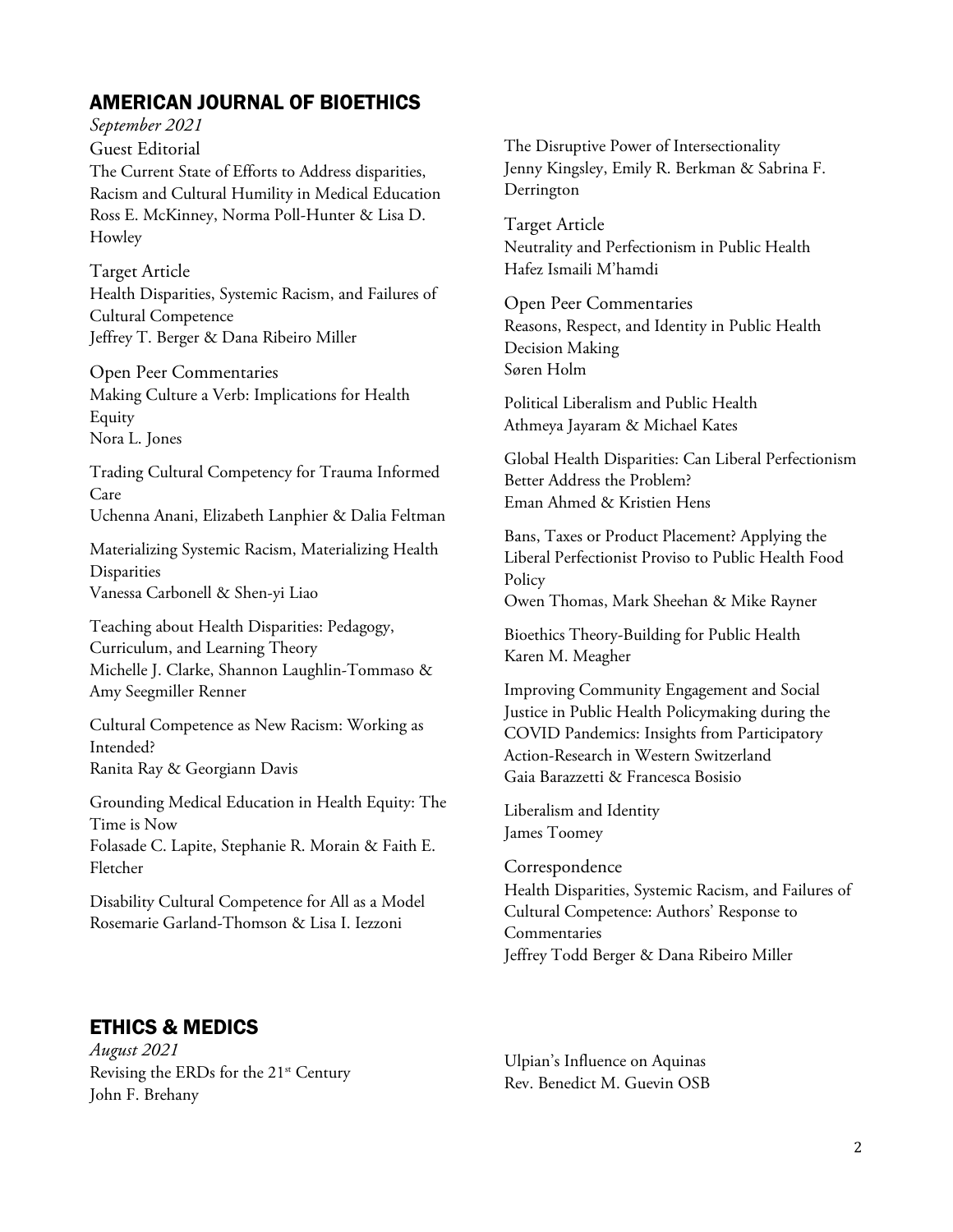# HEALTH AFFAIRS

*September 2021* From the Editor-in-Chief Care For Elders, Prices, And More Alan R. Weil

Eye on Health Reform ACA Action Continues as Law Is Upheld Katie Keith

Leading to Health A Mental Health Center Uses Photos to Connect People to Community Jessica Bylander

#### Research Article

Family Care Availability and Implications for Informal and Formal Care Used by Adults with Dementia in the US HwaJung Choi, Michele Heisler, Edward C. Norton, Kenneth M. Langa, Tsai-Chin Cho, and Cathleen M. Connell

Optimal Staffing Models to Care for Frail Older Adults in Primary Care and Geriatrics Practices in the US David I. Auerbach, Douglas E. Levy, Peter

Maramaldi, Robert S. Dittus, Joanne Spetz, Peter I. Buerhaus, and Karen Donelan

The Relationship Between States' Staffing Regulations and Hospitalizations of Assisted Living Residents Kali S. Thomas, Portia Y. Cornell, Wenhan Zhang, Lindsey Smith, Cassandra Hua, Brian Kaskie, and

Paula Carder

Regulating Hospital Prices Based on Market Concentration is Likely to Leave High-Price Hospitals Unaffected Maximilian J. Pany, Michael E. Chernew, and Leemore S. Dafny

Price Differences to Insurers for Infused Cancer Drugs in Hospital Outpatient Departments and Physician Offices James C. Robinson, Christopher M. Whaley, and Timothy T. Brown

Controversy Over Using Quality-Adjusted Life-Years in Cost-Effectiveness Analyses: A Systematic Literature Review Leah Z. Rand and Aaron S. Kesselheim

Medicare Advantage Plan Double Bonuses Drive Racial Disparity in Payments, Yield No Quality or Enrollment Improvements Adam A. Markovitz, John Z. Ayanian, Anupama Warrier, and Andrew M. Ryan

In New England, Partisan Differences in ACA Marketplace Participation and Potential Financial Harm Joachim O. Hero, Anna D. Sinaiko, Alon Peltz, Jon Kingsdale, and Alison A. Galbraith

The Affordable Care Act Increased Medicaid Coverage Among Former Foster Youth Lindsey Rose Bullinger and Angélica Meinhofer

Privately Insured Transgender People Are at Elevated Risk for Chronic Conditions Compared with Cisgender Counterparts Landon Hughes, Theresa I. Shireman, and Jaclyn Hughto

Food Insecurity Among Health Care Workers in the US

Mithuna Srinivasan, Xi Cen, Brandy Farrar, Jennifer A. Pooler, and Talia Fish

National Trends in ED Visits, Hospital Admissions, and Mortality for Medicare Patients During the COVID-19 Pandemic

Peter B. Smulowitz, A. James O'Malley, Hazar Khidir, Lawrence Zaborski, J. Michael McWilliams, and Bruce E. Landon

Vaccinations Against COVID-19 May Have Averted Up to 140,000 Deaths in the United States Sumedha Gupta, Jonathan Cantor, Kosali I. Simon, Ana I. Bento, Coady Wing, and Christopher M. Whaley

Equity and the Uneven Distribution of Federal COVID-19 Relief Funds to US Hospitals Jason D. Buxbaum and Summer Rak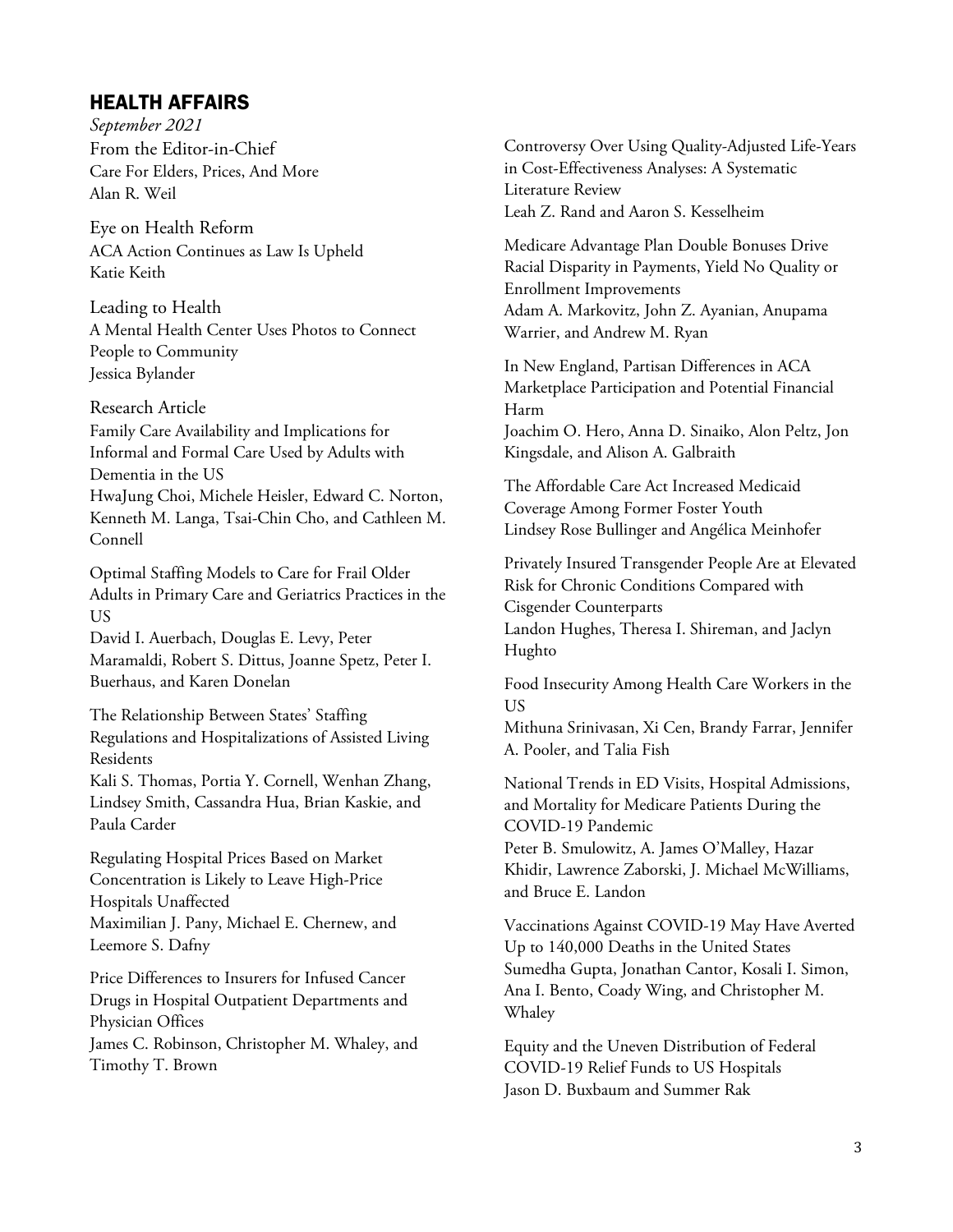Myocardial Infarction Care Among the Elderly: Declining Treatment with Increasing Age in Two Countries John Hsu, Tor Iversen, Mary Price, Tron Anders Moger, Delaney Tevis, Terje P. Hagen, and William H. Dow

Association Of Unemployment with Medicaid Enrollment by Social Vulnerability in North Carolina During COVID-19 Paul R. Shafer, David M. Anderson, Rebecca Whitaker, Charlene A. Wong, and Brad Wright

# JOURNAL OF MEDICAL ETHICS

*September 2021* The Concise Argument Words John McMillan

Clinical Ethics Unethical informed consent caused by overlooking poorly measured nocebo effects Jeremy Howick

## Current Controversies

What's yours is ours: waiving intellectual property protections for COVID-19 vaccines Nancy S Jecker, Caesar A Atuire

Who will receive the last ventilator: why COVID-19 policies should not prioritize healthcare workers Donna T Chen, Lois Shepherd, Jordan Taylor, Mary Faith Marshall

Limits of remote working: the ethical challenges in conducting Mental Health Act assessments during COVID-19

Lisa Schölin, Moira Connolly, Graham Morgan, Laura Dunlop, Mayura Deshpande, Arun Chopra

## Feature Article

Novel drug candidates targeting Alzheimer's disease: ethical challenges with identifying the relevant patient population

Erik Gustavsson, Pauline Raaschou, Gerd Lärfars, Lars Sandman, Niklas Juth

US Sick Leave in Global Context: US Eligibility Rules Widen Inequalities Despite Readily Available Solutions Jody Heymann, Aleta Sprague, Alison Earle, Michael McCormack, Willetta Waisath, and Amy Raub

Narrative Matters 'Long COVID': Making the Invisible Visible Maria Victoria Bovo

Letters Health Disparities and COVID-19 Inappropriate Diagnostic Imaging Biosimilars and Follow-On Products

Selecting the target population for new Alzheimer drugs: challenges and expectations Edo Richard

Commentary to 'Novel drug candidates targeting Alzheimer's disease: ethical challenges with identifying the relevant patient population' Maria Eriksdotter

Original Research Join the Lone Kidney Club: incentivising live organ donation Annet Glas

Extended Essays Justice in COVID-19 vaccine prioritisation: rethinking the approach Rosamond Rhodes

Are emotional support animals prosthetics or pets? Body-like rights to emotional support animals Sara Kolmes

Responses Emotional support animals are not like prosthetics: a response to Sara Kolmes Jessica du Toit, David Benatar

Fine-tuning the impairment argument Bruce Philip Blackshaw, Perry Hendricks

Military metaphors and pandemic propaganda: unmasking the betrayal of 'Healthcare Heroes' Zahra Khan, Yoshiko Iwai, Sayantani DasGupta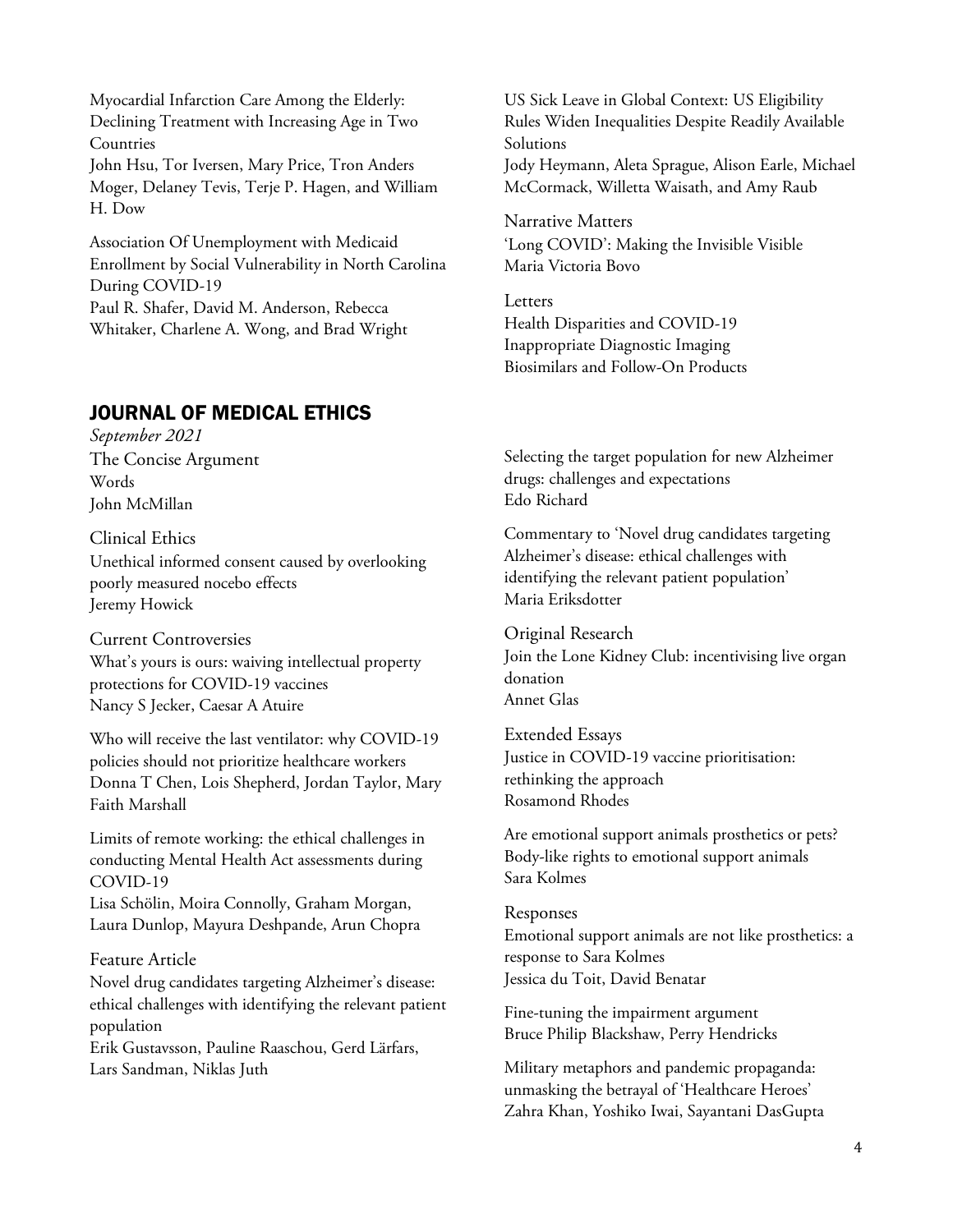Red herrings, circuit-breakers and ageism in the COVID-19 debate David R Lawrence, John Harris

## Ethics Briefing Medical ethics and law for doctors of tomorrow: the consensus statement restructured and refined for the next decade

Pirashanthie Vivekananda-Schmidt, Carwyn Hooper

# JOURNAL OF THE AMERICAN MEDICAL ASSOCIATION

*September 7, 2021* Original Investigation Effect of Intravenous Fluid Treatment with a Balanced Solution vs 0.9% Saline Solution on Mortality in Critically Ill Patients: The BaSICS Randomized Clinical Trial Fernando G. Zampieri, MD, PhD; Flávia R. Machado, MD, PhD; Rodrigo S. Biondi, MD; et al.

Effect of Slower vs Faster Intravenous Fluid Bolus Rates on Mortality in Critically Ill Patients: The BaSICS Randomized Clinical Trial Fernando G. Zampieri, MD, PhD; Flávia R. Machado, MD, PhD; Rodrigo S. Biondi, MD; et al.

Effect of School Integrated Pest Management or Classroom Air Filter Purifiers on Asthma Symptoms in Students with Active Asthma: A Randomized Clinical Trial Wanda Phipatanakul, MD, MS; Petros Koutrakis, PhD; Brent A. Coull, MD, PhD; et al.

## Research Letter

Age-Dependent Neutralization of SARS-CoV-2 and P.1 Variant by Vaccine Immune Serum Samples Timothy A. Bates, BSc; Hans C. Leier, BA; Zoe L. Lyski, MS; et al.

Long-term Symptoms After SARS-CoV-2 Infection in Children and Adolescents Thomas Radtke, PhD; Agne Ulyte, MD, PhD; Milo A. Puhan, MD, PhD; et al.

## Viewpoint

Aligning Payments, Services, and Quality in Primary Care

John H. Wasson, MD; Harold C. Sox, MD; Harold D. Miller

Enforcement of the Physician Payments Sunshine Act: Trust and Verify Eli Y. Adashi, MD, MS; I. Glenn Cohen, JD

Cancer as a Global Health Priority Satish Gopal, MD; Norman E. Sharpless, MD

A Piece of My Mind Drifting Over the Horizon: Navigating the End-of-Life Journey David Allan Gruenewald, MD

## Editorial

Does Crystalloid Composition or Rate of Fluid Administration Make a Difference When Resuscitating Patients in the ICU? Michael J. Connor Jr, MD; Craig M. Coopersmith, MD

School Classrooms as Targets to Reduce Allergens and Improve Asthma William W. Busse, MD; Daniel J. Jackson, MD

## Review

Pancreatic Cancer: A Review Wungki Park, MD; Akhil Chawla, MD; Eileen M. O'Reilly, MD

JAMA Insights Cognitive Decline Associated with Anesthesia and Surgery in Older Patients Susana Vacas, MD, PhD; Daniel J. Cole, MD; Maxime Cannesson, MD, PhD

## JAMA Clinical Challenge

Inflammatory Myositis in a Patient with Melanoma Mithu Maheswaranathan, MD; Michel G. Khouri, MD; Sophia C. Weinmann, MD

Medical News & Perspectives Detecting Kids' Broken Hearts—Cardiac Screening Advised During Well-Child Visits Anita Slomski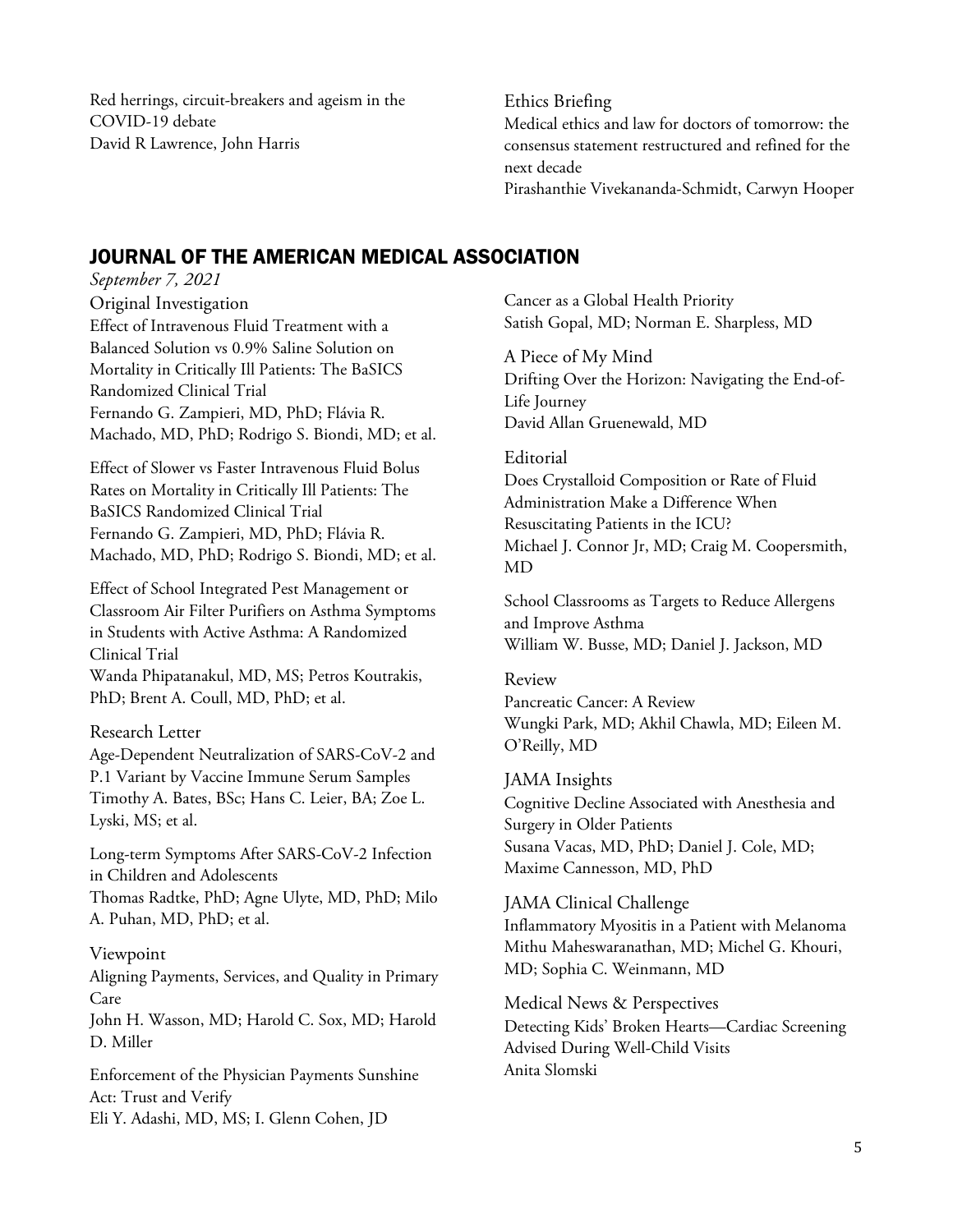News From the JAMA Network Most Fully Vaccinated Patients with Cancer Have SARS-CoV-2 Antibodies Covering Tracheostomies Reduces Viral Spread to Health Care Staff Novel Oral Drug Rapidly Treats Postpartum Depression Guidelines for Lipid-Lowering Therapy Intensification Rarely Followed

News From the Food and Drug Administration First Interchangeable Biosimilar Insulin Drug Is Approved Testing Monoclonal Antibodies for Rabies Prophylaxis Developing Partnerships to Streamline Global Food Safety

The Arts and Medicine Emoji for the Medical Community—Challenges and **Opportunities** Debbie Lai, BA; Jennifer 8. Lee, BA; Shuhan He, MD

#### *September 14, 2021*

Original Investigation Effect of Camrelizumab vs Placebo Added to Chemotherapy on Survival and Progression-Free Survival in Patients with Advanced or Metastatic Esophageal Squamous Cell Carcinoma: The ESCORT-1st Randomized Clinical Trial Huiyan Luo, MD, PhD; Jin Lu, BS; Yuxian Bai, MD; et al.

Effect of Urate-Elevating Inosine on Early Parkinson Disease Progression: The SURE-PD3 Randomized Clinical Trial The Parkinson Study Group SURE-PD3 Investigators

Caring for the Critically Ill Patient - Effect of Low-Normal vs High-Normal Oxygenation Targets on Organ Dysfunction in Critically Ill Patients: A Randomized Clinical Trial Harry Gelissen, MD, MBA; Harm-Jan de Grooth, MD, PhD; Yvo Smulders, MD, PhD; et al.

Poetry and Medicine Sequelae Nancy Naomi Carlson

JAMA Revisited Public Health and Private Practice

JAMA Patient Page Variants of SARS-CoV-2 Adam S. Lauring, MD, PhD; Preeti N. Malani, MD, MSJ

Comment & Response Age at Diabetes Onset and Subsequent Risk of Dementia Half-Dose vs Stable-Dose Conventional Synthetic Disease-Modifying Antirheumatic Drugs and Disease Flare in Patients with Rheumatoid Arthritis

Correction Error in Letter to the Editor Incorrect Classification of Pharmaceutical Agent Incorrect Description in Patient Page

#### Research Letter

Trends in Mortality From COVID-19 and Other Leading Causes of Death Among Latino vs White Individuals in Los Angeles County, 2011-2020 Paul Simon, MD; Alex Ho, MD; Megha D. Shah, MD; et al.

US Preventive Services Task Force Recommendation Statement - Screening for Chlamydia and Gonorrhea: US Preventive Services Task Force Recommendation Statement US Preventive Services Task Force

Evidence Report - Screening for Chlamydial and Gonococcal Infections: Updated Evidence Report and Systematic Review for the US Preventive Services Task Force Amy Cantor, MD, MPH; Tracy Dana, MLS; Jessica C. Griffin, MS; et al.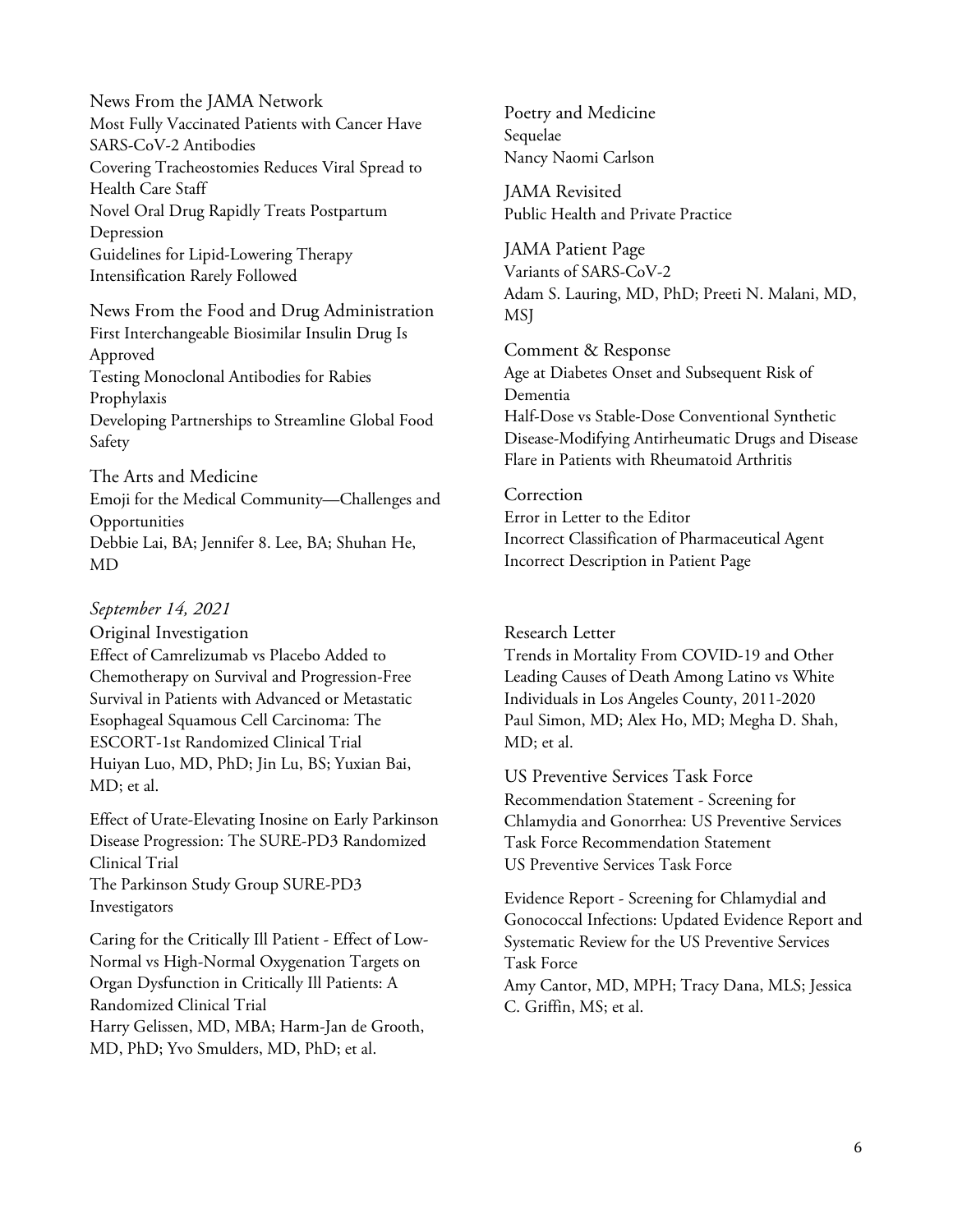#### Viewpoint

Making Vaccines Available to Other Countries Before Offering Domestic Booster Vaccinations G. Owen Schaefer, DPhil; R. J. Leland, PhD; Ezekiel J. Emanuel, MD, PhD

Setting the Stage for the Next 10 Years of Health Care Payment Innovation Bob Kocher, MD; Rahul Rajkumar, MD

Private Equity and Health Care Delivery: Value-Based Payment as a Guardrail? Brian W. Powers, MD, MBA; William H. Shrank, MD, MSHS; Amol S. Navathe, MD, PhD

## A Piece of My Mind

Preventing a Pandemic's Toll—We've Been Here Before Abigail Zuger, MD

#### Editorial

Titrating Oxygen Therapy in Critically Ill Patients Martin Urner, MD; Carolyn S. Calfee, MD, MAS; Eddy Fan, MD, PhD

Screening for Chlamydia and Gonorrhea Jeanne Marrazzo, MD, MPH; Jodie Dionne-Odom, MD, MSPH

JAMA Guide to Statistics and Methods Estimands, Estimators, and Estimates Roderick J. Little, PhD; Roger J. Lewis, MD, PhD

JAMA Insights Pulmonary Rehabilitation in 2021 Carolyn L. Rochester, MD; Martijn A. Spruit, PT, PhD; Anne E. Holland, PT, PhD

Medical News & Perspectives Influenza's Unprecedented Low Profile During COVID-19 Pandemic Leaves Experts Wondering What This Flu Season Has in Store

## *September 21, 2021* Original Investigation

Effect of Probiotics on Incident Ventilator-Associated Pneumonia in Critically Ill Patients: A Randomized Clinical Trial Jennie Johnstone, MD, PhD; Maureen Meade, MD, MSc; François Lauzier, MD, MSc; et al.

News From the Centers for Disease Control and Prevention Adolescent Myocarditis After COVID-19 Vaccination Is Rare Severe Tuberculosis Surged After Shelter-in-Place Lifted

Biotech Innovations SARS-CoV-2 Variant Antibodies Wane 6 Months After Vaccination Potential New Immune-Checkpoint Inhibitor Partner for Lung Cancer Point-of-Care SARS-CoV-2 Variant Diagnostic in Development

Poetry and Medicine Taxonomy of the Oaks Matthew Joel Goodman, MD

JAMA Revisited The Fad for Pseudoscience: Pertinent Queries and Musings

JAMA Patient Page Screening for Chlamydia and Gonorrhea Jill Jin, MD, MPH

Comment & Response Poloxamer 188 vs Placebo for Painful Vaso-occlusive Episodes in Children and Adults with Sickle Cell Disease A Review of the Diagnosis and Management of Headache

Correction Percentage Incorrect in 2 Places Disclosures Added to Medical News Story

Effect of Lower Tidal Volume Ventilation Facilitated by Extracorporeal Carbon Dioxide Removal vs Standard Care Ventilation on 90-Day Mortality in Patients with Acute Hypoxemic Respiratory Failure: The REST Randomized Clinical Trial James J. McNamee, MB, ChB; Michael A. Gillies, MD; Nicholas A. Barrett, MB, ChB; et al.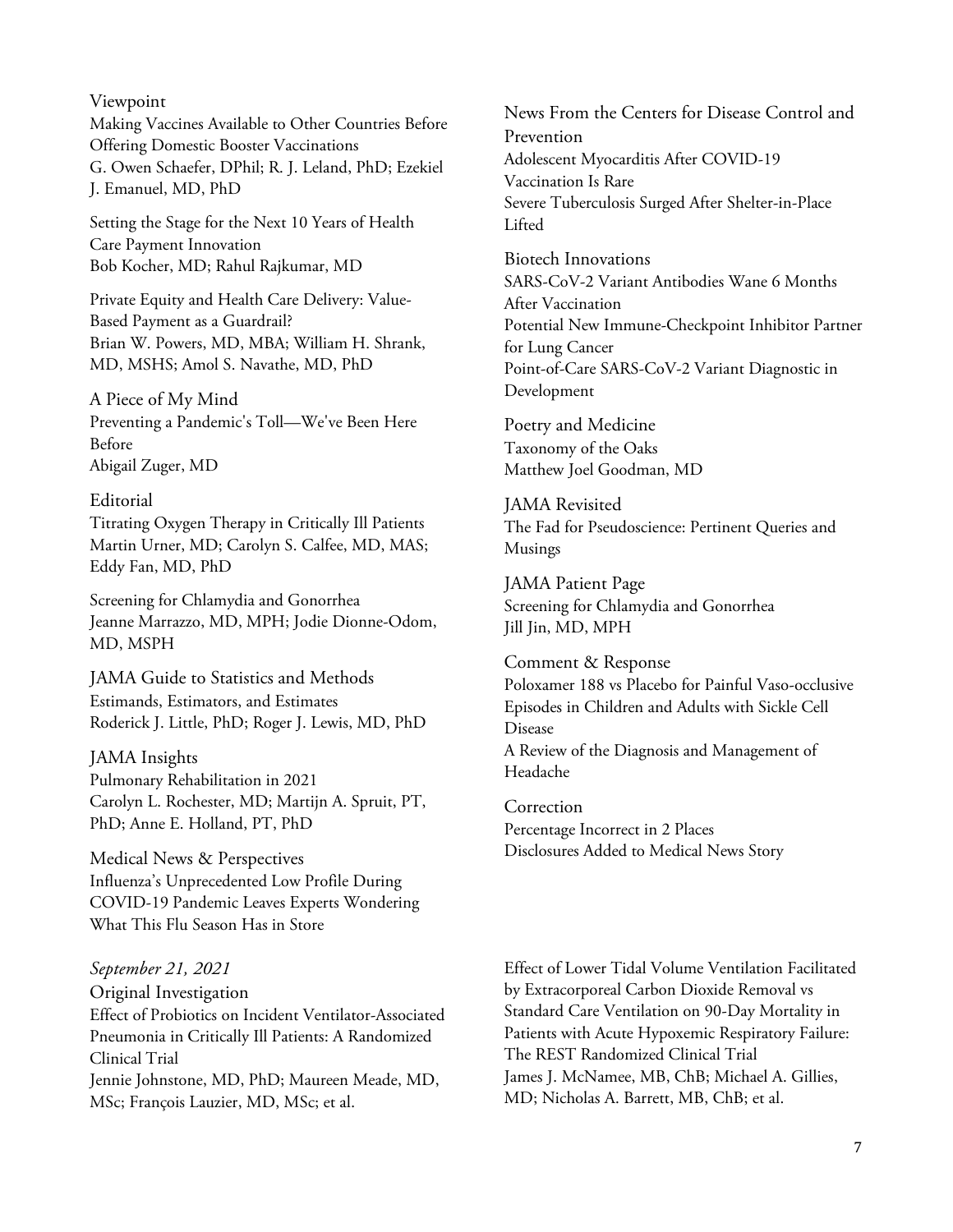Association Between Transcatheter Aortic Valve Replacement for Bicuspid vs Tricuspid Aortic Stenosis and Mortality or Stroke Among Patients at Low Surgical Risk Raj R. Makkar, MD; Sung-Han Yoon, MD; Tarun Chakravarty, MD; et al.

Research Letter Antibody Response After a Third Dose of the mRNA-1273 SARS-CoV-2 Vaccine in Kidney Transplant Recipients with Minimal Serologic Response to 2 Doses Ilies Benotmane, MD; Gabriela Gautier, MD; Peggy Perrin, MD; et al.

Change in Saliva RT-PCR Sensitivity Over the Course of SARS-CoV-2 Infection Zion Congrave-Wilson, MS; Yesun Lee, PhD; Jaycee Jumarang, MD; et al.

Special Communication

A Guideline for Reporting Mediation Analyses of Randomized Trials and Observational Studies: The AGReMA Statement Hopin Lee, PhD; Aidan G. Cashin, PhD; Sarah E. Lamb, DPhil; et al.

Viewpoint

Confronting the Delta Variant of SARS-CoV-2, Summer 2021 Carlos del Rio, MD; Preeti N. Malani, MD, MSJ; Saad B. Omer, MBBS, PhD

Potential Implications of SARS-CoV-2 Delta Variant Surges for Rural Areas and Hospitals Sameer S. Kadri, MD, MS; Steven Q. Simpson, MD

The Helping to End Addiction Long-term (HEAL) Initiative of the National Institutes of Health Rebecca G. Baker, PhD; Walter J. Koroshetz, MD; Nora D. Volkow, MD

A Piece of My Mind It Is What It Is Meeta Prasad Kerlin, MD, MSCE

Editorial Transcatheter Valve Replacement for Bicuspid Aortic Stenosis Catherine M. Otto, MD; David E. Newby, MD

A Reporting Guideline for Mediation Analyses Kabir Yadav, MDCM, MS, MSHS; Roger J. Lewis, MD, PhD

JAMA Clinical Guidelines Synopsis Recommendations for Prevention and Management of Chemotherapy-Induced Peripheral Neuropathy Benjamin A. Derman, MD; Andrew M. Davis, MD, MPH

From The Medical Letter on Drugs and Therapeutics Pitolisant (Wakix) for Narcolepsy

Editor's Note Reporting Findings from Mediation Analyses Phil B. Fontanarosa, MD, MBA

Medical News & Perspectives Twenty Years After 9/11, Responders Are Still Healing

News From the Food and Drug Administration New Treatment Approved for Adults and Children with Pompe Disease Lupus Drug Is Approved Despite Previous Clinical Trial Setback "Collaborative Communities" Tackle Device Development Challenges

Global Health Increase in Myopia Reported Among Children During COVID-19 Lockdown India Takes Aim at Eliminating Visceral Leishmaniasis US Health System Ranks Last Among High-Income **Countries** 

Poetry and Medicine Penned Rimas Uzgiris

JAMA Revisited Beethoven's Deafness

Appendix MD-Granting Medical Schools in the United States, 2020-2021 Barbara Barzansky, PhD; Sylvia I. Etzel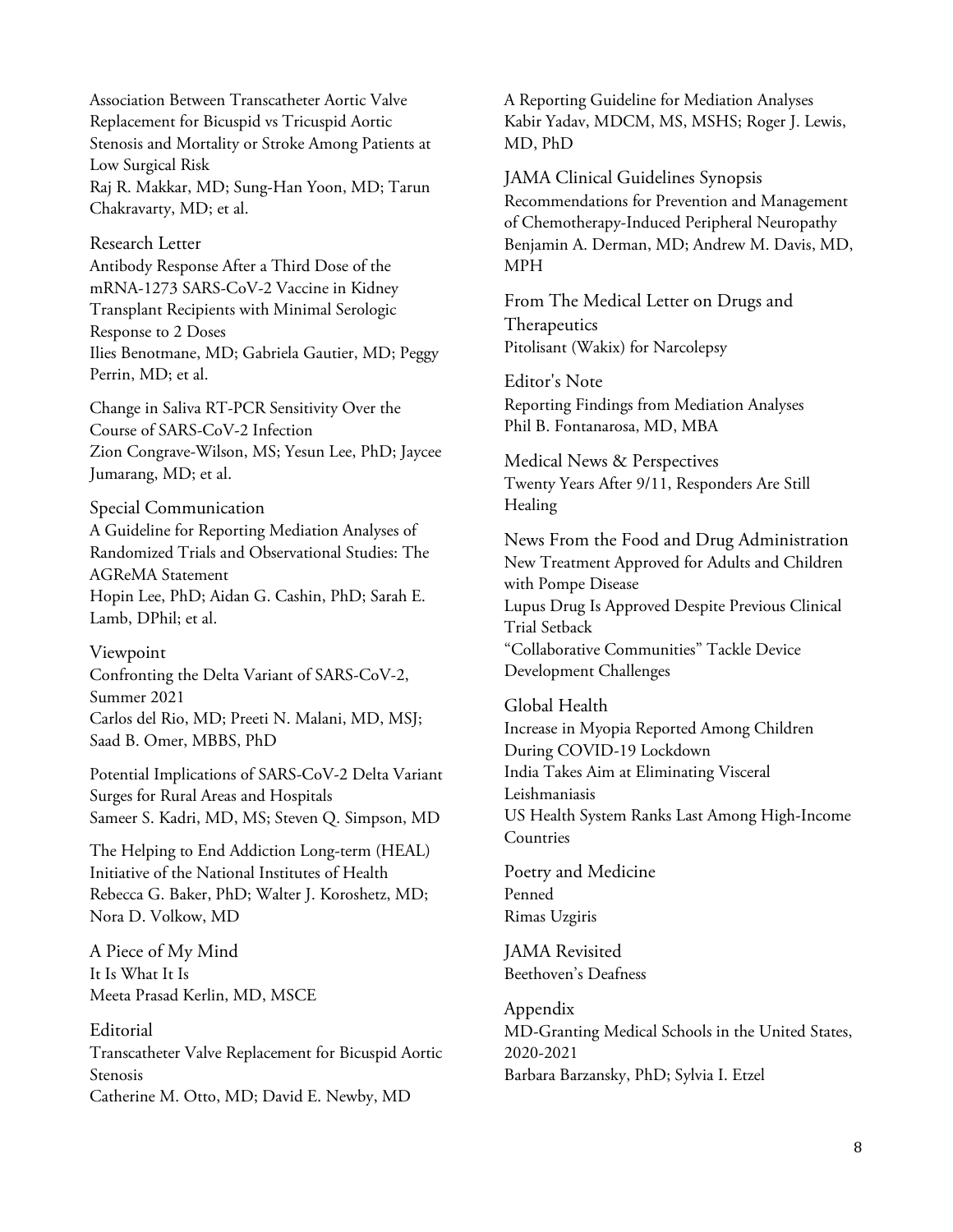Graduate Medical Education, 2020-2021 Sarah E. Brotherton, PhD; Sylvia I. Etzel

JAMA Patient Page Pulmonary Hypertension Kristin Walter, MD, MS

Comment & Response Therapeutic Drug Monitoring vs Standard Therapy During Infliximab Induction in Patients with Chronic Immune-Mediated Inflammatory Diseases

*September 28, 2021*

Original Investigation Effect of Thrombectomy with Combined Contact Aspiration and Stent Retriever vs Stent Retriever Alone on Revascularization in Patients with Acute Ischemic Stroke and Large Vessel Occlusion: The ASTER2 Randomized Clinical Trial Bertrand Lapergue, MD, PhD; Raphaël Blanc, MD; Vincent Costalat, MD, PhD; et al.

Association of Labor Epidural Analgesia with Autism Spectrum Disorder in Children Anders Pretzmann Mikkelsen, MD; Iben Katinka Greiber, MD; Nikolai Madrid Scheller, MD; et al.

Association of Epidural Analgesia During Labor and Delivery with Autism Spectrum Disorder in **Offspring** Gillian E. Hanley, PhD; Celeste Bickford, BSc; Angie Ip, MD; et al.

Research Letter Myocarditis Pericarditis After Vaccination for COVID-19 George A. Diaz, MD; Guilford T. Parsons, MD, MS; Sara K. Gering, BS, BSN; et al.

A Piece of My Mind Shots in Arms Shara L. Kronmal, MD, PhD

US Preventive Services Task Force Aspirin Use to Prevent Preeclampsia and Related Morbidity and Mortality: US Preventive Services Task Force Recommendation Statement US Preventive Services Task Force

Antimicrobial Therapy and Respiratory Hospitalization or Death in Adults with Idiopathic Pulmonary Fibrosis

Correction Incorrect Group Sizes in Figure Addition of Nonauthor Collaborator Names of the VICTAS Trial

Aspirin Use to Prevent Preeclampsia and Related Morbidity and Mortality: Updated Evidence Report and Systematic Review for the US Preventive Services Task Force

Jillian T. Henderson, PhD, MPH; Kimberly K. Vesco, MD, MPH; Caitlyn A. Senger, MPH; et al.

Viewpoint

COVID-19 in Canada: Experience and Response to Waves 2 and 3 Allan S. Detsky, MD, PhD; Isaac I. Bogoch, MD, MS

World Trade Center Health Program, 2012-2020: Implications for Clinicians and Health Care Systems Alejandro Azofeifa, DDS, MSc, MPH; Gayatri R. Martin, MD, MPH; John Howard, MD, JD

Governing Human Germline Editing Through Patent Law Jacob S. Sherkow, JD, MA; Eli Y. Adashi, MD, MS; I. Glenn Cohen, JD

Editorial

Low-Dose Aspirin for the Prevention of Preeclampsia Jimmy Espinoza, MD, MSc

Labor Epidural Analgesia and Autism Spectrum Disorder: Is There an Association? Cynthia A. Wong, MD; Hanna Stevens, MD, PhD

JAMA Performance Improvement Safety Culture as a Patient Safety Practice for Alarm Fatigue Bradford D. Winters, MD, PhD; Jennifer M. Slota, BA; Karl Y. Bilimoria, MD, MS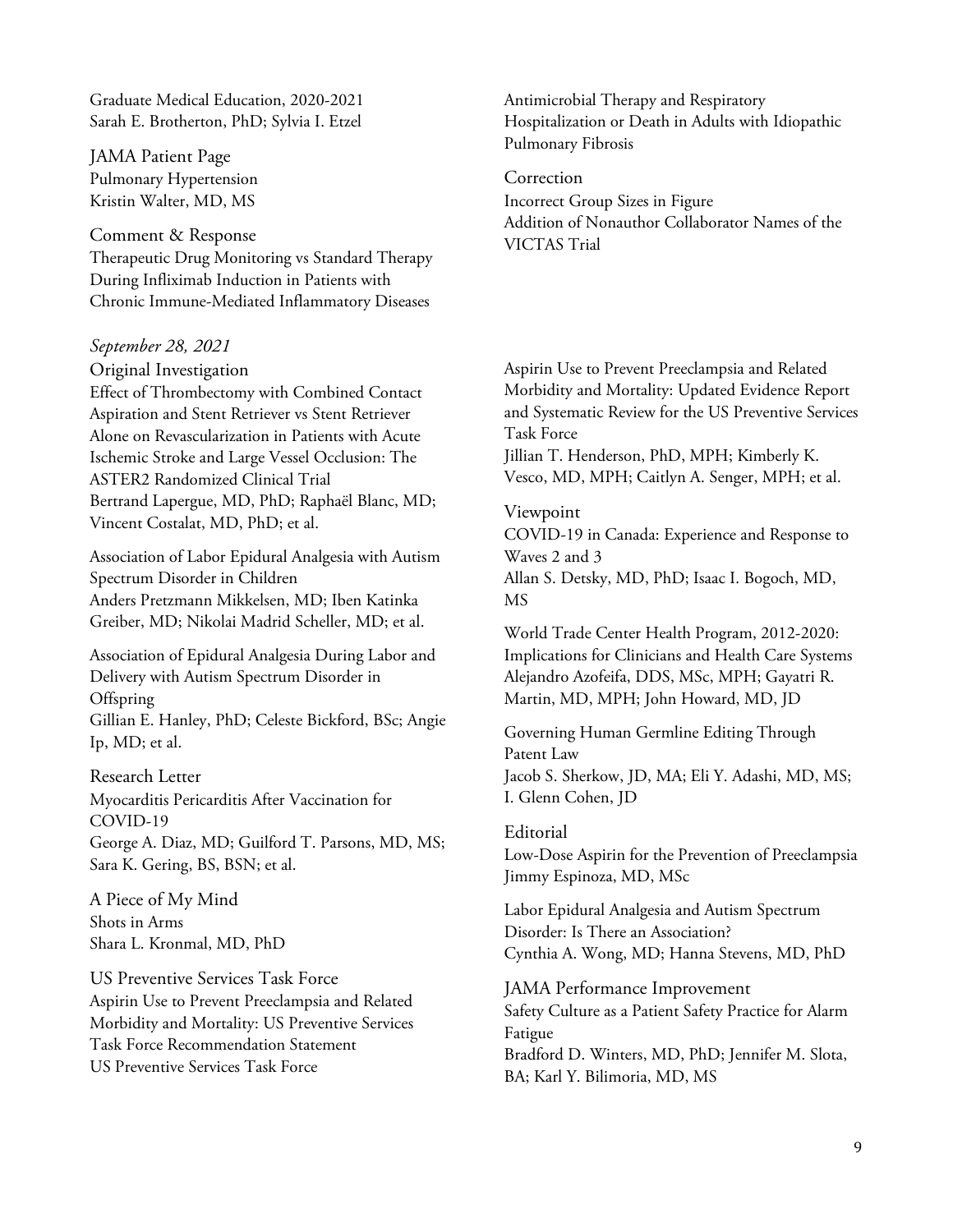Medical News & Perspectives Why Farmworkers Need More Than New Laws for Protection from Heat-Related Illness

News From the Centers for Disease Control and Prevention Shifting Trends in West Nile and Other Arboviral Diseases Salmonella Outbreak Is Linked to Restaurant Rather Than Food

Clinical Trials Update Early Rehabilitation Leads to Better Function in Heart Failure Pain Management Video Reduces Opioid Use After Cesarean Delivery Remote Monitoring Reduced Symptoms Among Patients with Cancer Closed-Loop Insulin Delivery for Outpatients with Type 2 Diabetes

Health Agencies Update COVID-19 Vaccine Nasal Spray

# KENNEDY INSTITUTE OF ETHICS JOURNAL

*September 2021* Truthfulness and Deceit in Dementia Care: An argument for truthful regard as a morally significant human bond Philippa Byers

Must Consent Be Informed? Patient rights, state authority, and the moral basis of the physician's duties of disclosure D. Robert MacDougall

Can Treatment for Substance Use Disorder Prescribe the same Substance as that Used? The Case of Injectable Opioid Agonist Treatment Daniel Steel, Şerife Tekin

# L'OSSERVATORE ROMANO

*September 3, 2021* A grave planetary crisis threatens our common home

Pope after operation: "It never crossed my mind to resign" – Interview by COPE Carlos Herrera

New Grants for Suicide Prevention Tracking COVID-19 Supply Shortages

Poetry and Medicine Time of Death Jamie C. Riches, DO

JAMA Revisited A Comparison of Greek and Modern Scientific Methods

JAMA Patient Page Use of Aspirin During Pregnancy to Prevent Preeclampsia Jill Jin, MD, MPH

Comment & Response Association of Coronary Artery Bypass Grafting vs Percutaneous Coronary Intervention with Memory Decline in Older Adults Semaglutide vs Placebo as an Adjunct to Intensive Behavioral Therapy and Body Weight in Adults with Overweight or Obesity

Free to Decide: The Positive Moral Right to Reproductive Choice Tess Johnson

The Moral Requirement for Digital Connectivity Nick Munn

*The Tragedy of Heterosexuality* by Jane Ward (review) Catharine Saint-Croix

*Animals as Legal Beings: Contesting Anthropocentric Legal Orders* by Maneesha Deckha (review) Angela Fernandez

Exploiting Hope: How the Promise of New Medical Interventions Sustains Us—and Makes Us Vulnerable by Jeremy Snyder (review)

Children, walls and airplanes Andrea Monda

The gratuitousness of Christ's salvation gives us new dignity: The Holy Father on the Letter to the Galatians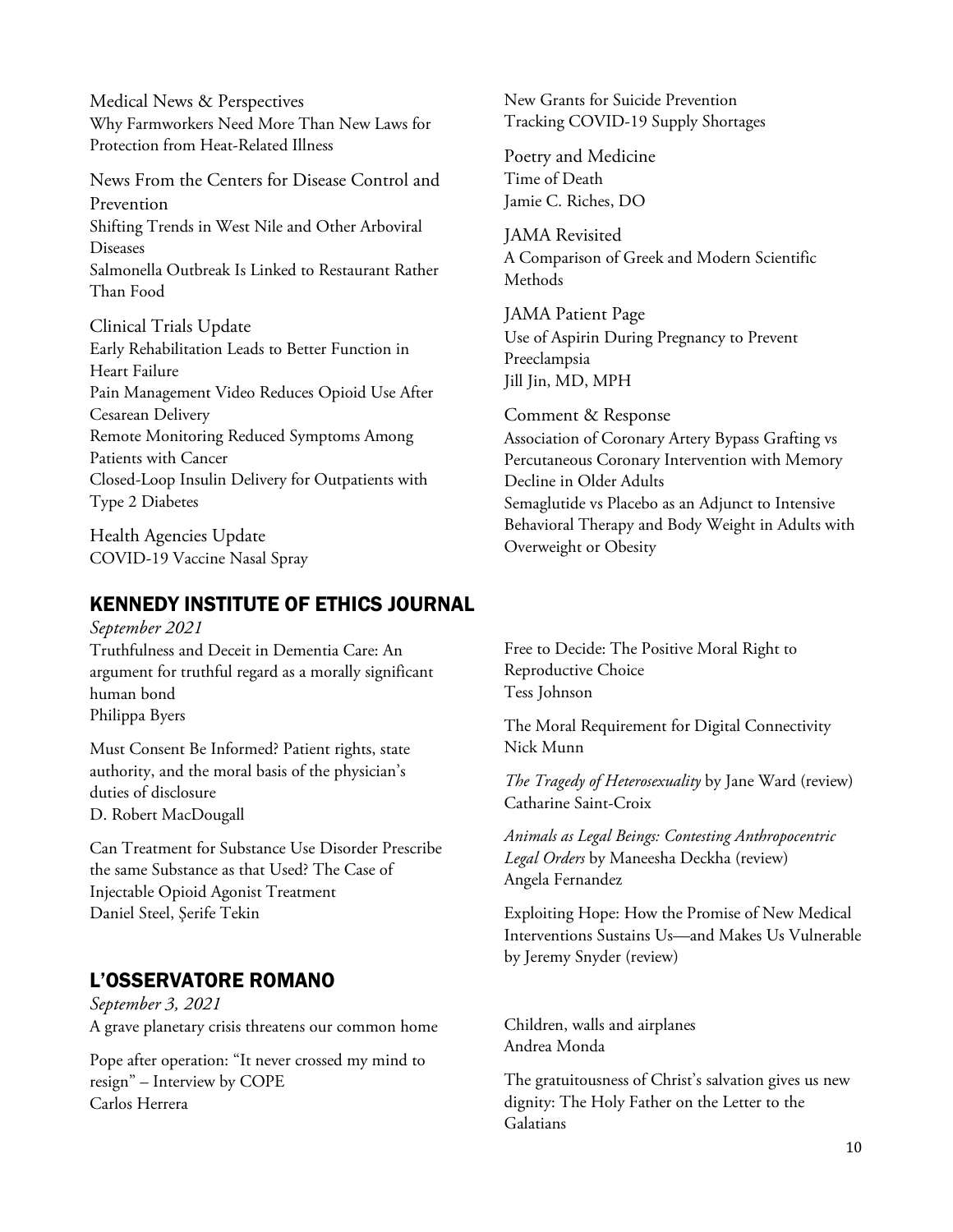Prayer and fasting for Afghanistan: Closeness to flood victims in Venezuela

Accepting differences while respecting human dignity: Holy Father's prepared discourse

The richness of being small: Pope's extemporaneous words

Politics at the service of the common good not for personal advantages

#### *September 10, 2021*

The dignity denied to millions of "new slaves": The Pontiff at the General Audience

Pope' Apostolic Visit to Budapest and Slovakia

September 11: What remains twenty years on Alessandro Gisotti

Welcome and protect Afghans: The Holy Father's appeal

Urgent response to the environmental crisis: Joint appeal of Pope Francis, Patriarch Bartholomew and Archbishop Welby to Cop26 leaders

Prayer and action: Season of Creation

#### *September 17, 2021*

The Bread broken for a fraternal and welcoming world: Pope Francis arrives in Budapest, the first leg of his Apostolic Journey

To transform Agri-Food Systems Together: FAO ready to follow up on the UN Food System Summit Qu Dongyu

Francis in the heart of Hungarian people Andrea Tornielli

The Holy Father on his way to Budapest

Overcoming the fear of diversity to cultivate the dream of a fraternal society: Meeting with Bishops at the Museum of Fine Arts

The small flock: With Monsignor Veres

Liturgy at the centre of Christian faith: Message of the Holy Father singed by Cardinal Secretary of State on the 71<sup>st</sup> National Liturgical Week

'I love Ethiopia': Society of Saint Vincent de Paul humanitarian project Rossana Ruggiero

Listening to the faithful: The basic text for the consultation Salvatore Cernuzio

The style of journeying together: Press conference to present the Preparator Document

Justice and reconciliation to build peace: Video message of Cardinal Pietro Parolin to Korea Global Forum for Peace

The Day for Humanity: Reflections on the Beginning of the New Jewish Year

Exchanging experiences together: Towards the Warsaw Conference Hanna Suchocka

No to divisive words that stroke hatred and anti-Semitism: With the Ecumenical Council of Churches and some Jewish Communities

Reciprocity is possible: The words of Calvinist Bishop and of the Rabbi

Jesus the Living Bread opens our hearts: Mass in Heroes' Square

The Cross, a bridge between the past and the future: Angelus Message

Europe will not rediscover its roots without the unity of all Christians: To the Ecumenical Council of the Churches, Bratislava

A message of integration and peace: Meeting with Authorities, Civil Society and the Diplomatic Corps

A change of era: From the President of the Republic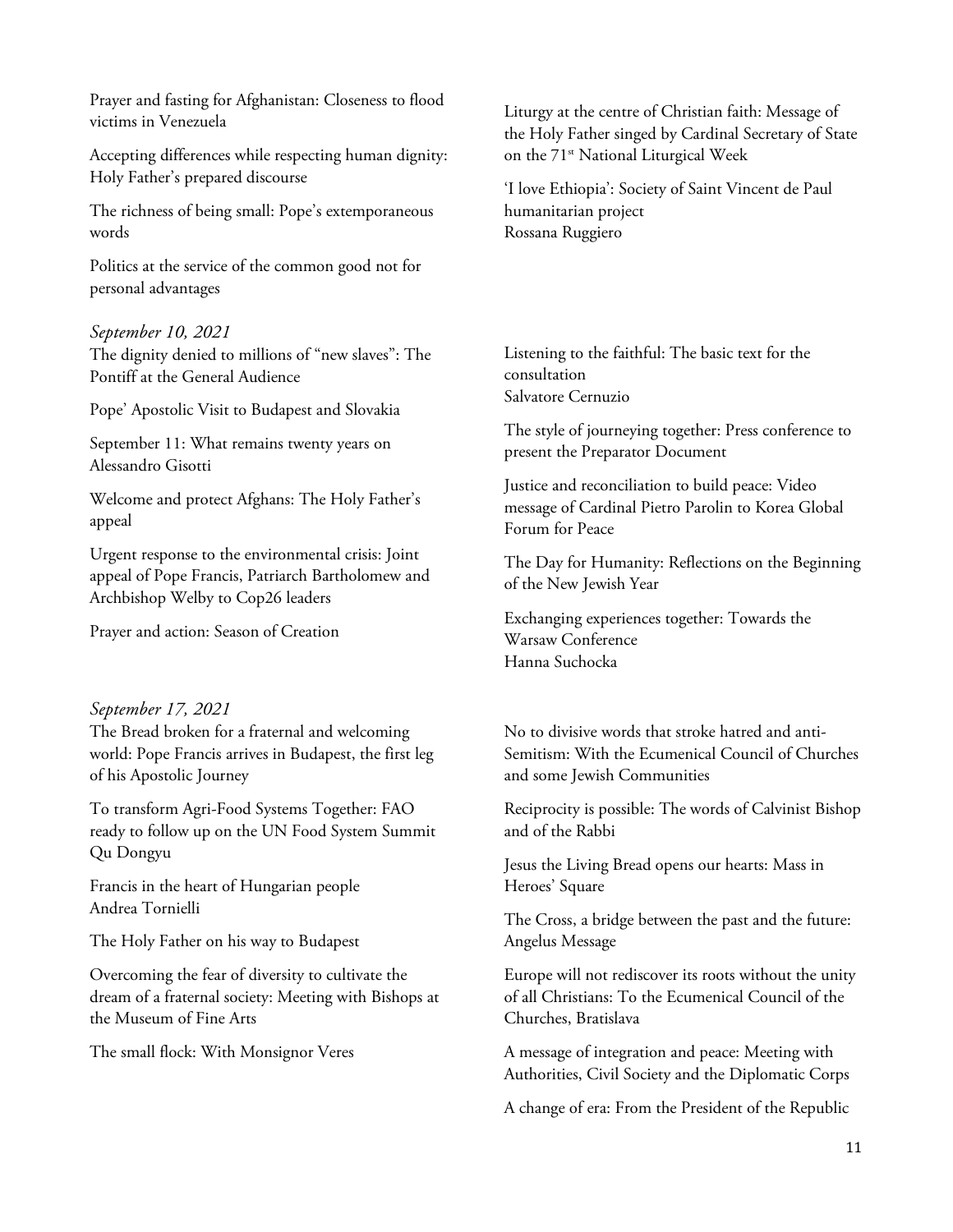The Church be a sign of freedom and welcome: With Bishops, Priests, Religious, Seminarians and **Catechists** 

The fatigue and the risk of freedom: Faced with the temptation of fear and closure Andrea Monda

## *September 24, 2021*

The wedding ring as a sign of hope and friendship: The touching encounter of Francis with three Afghan families who fled from Kabul

Prayer, roots and hope: General Audience

Facing the truth about abuse and being at the service of victims: Video Message of the Holy Father for the meeting 'Our Common Mission of Safeguarding God's Children'

Prayer roots and hope: Francis retraces his pilgrimage to Budapest and Slovakia

'If any one would be first, he must be last of all': Pope invites faithful to serve those who cannot give anything in return

Contemporary challenges in light of the Wisdom of the Cross: Message to the Congregation of the Passion of Jesus Christ for the International Theological Congress

Propaganda Fide, every day to the ends of the earth: An interview with Cardinal Prefect Luis Antonio G. Tagle Amedeo Lomonaco

Pope Franics' Vision of Pastoral Conversion Cardinal Seán Patrick O'Malley

The voices of the victims of sexual abuse Ewa Kusz

In search of Europe's roots: With the journalists on the return flight at the conclusion of his visit to Budapest and Slovakia

Friendship with God fraternal life and mission: To participants in the General Chapter of the Discalced Carmelites

In a frenzy of hatred God's name is dishonoured: With the Jewish Community of Rybné námestie Square

A Christianity without a cross becomes worldly and sterile: Divine Liturgy at the Mestská Sportova hala in Prešov

The Lord is with us also in times of difficulty: At the Bethlehem Centre

Passing from prejudice to dialogue from introspection to integration: Meeting with the Roma Community, Košice

Being original and revolutionary means choosing to love with every fibre of your being: Meeting with Young People at Lokomotiva Stadium

Christians, weavers of dialogue where hostility is growing: Mass at the National Shrine of Our Lady of the Seven Sorrows, Šaštín

"Look upon us with tenderness and open your arms to embrace us": Moment of Prayer with the Bishops at National Shrine of Our Lady of the Seven Sorrows

I carry you in my heart: Love has the power to transform everything, even pain Andrea Monda

# NATIONAL CATHOLIC BIOETHICS QUARTERLY

*Summer 2021* Essays Basic Beliefs, the Embryo Rescue Case, and Single-Issue Voting; A Response to Dustin Crummett Tyler McNabb and Michael DeVito

Complicity or Justified Cooperation in Evil?: Negotiating the Terrain Helen Watt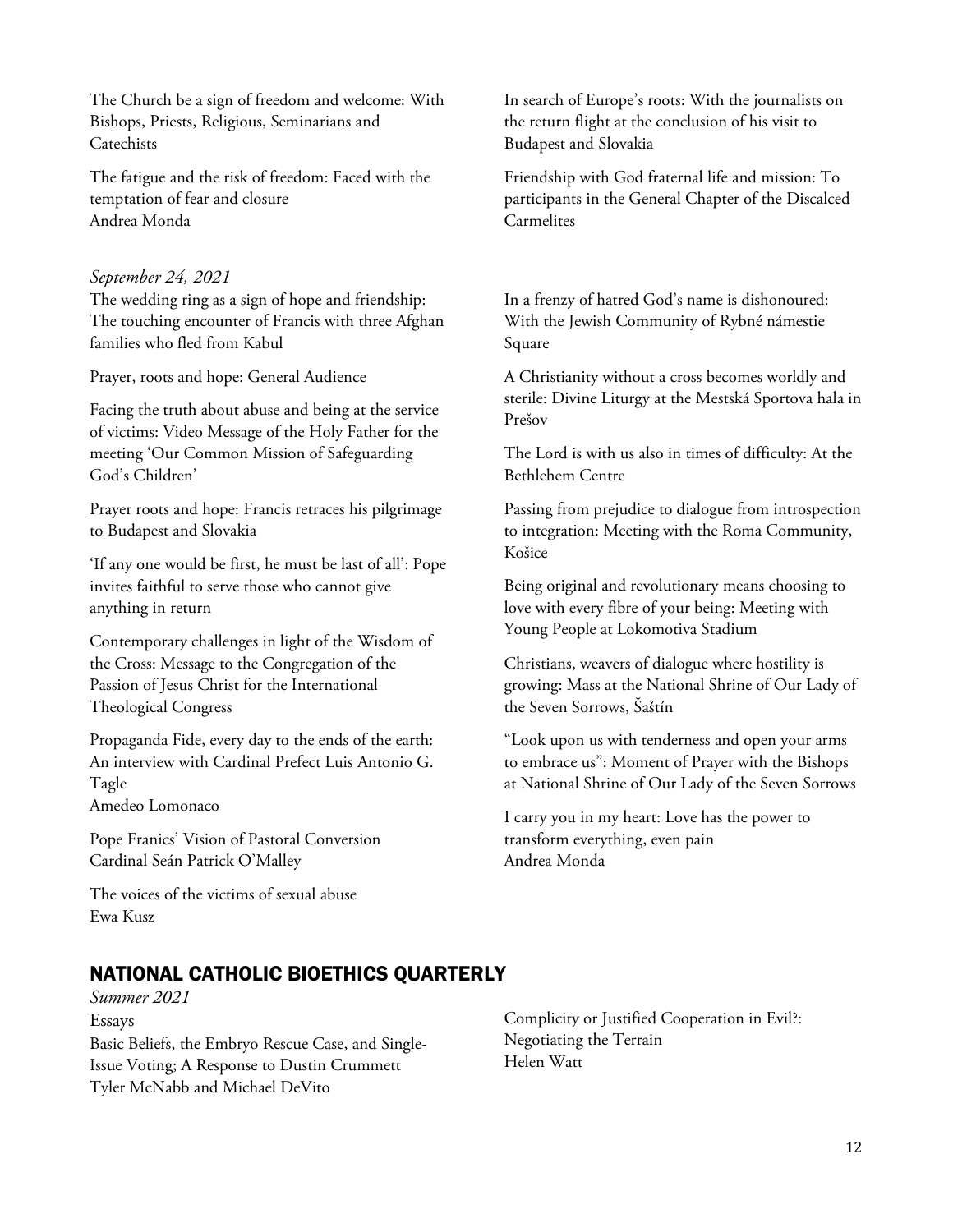Are Immortalized Cell Lines Artifacts?: Commodification of Human Tissue and the COVID-19 Vaccine Debate Paul Scherz

Avoiding Illicit Cooperation with Evil; Alphonsus, Liguori, Thomas Aquinas, and Contemporary Issues Rev. Kevin Flannery, SJ

#### Articles

Previable Induction of Labor for Life-Threatening Maternal Disease without Placental Pathology Cara Buskmiller

Protecting Autonomy and Dignity in Organ Donation Postmortem through Family Decision Making Paul Riffon

Virgin Suicide and Vital Conflicts Rev. Anthony Paul Hollowell

#### Verbatim

Doctrinal Note on Some Questions regarding the Participation of Catholics in Political Life Congregation for the Doctrine of the Faith

Notes & Abstracts Science Kevin Wilger

Medicine John S. Sullivan, MD

Philosophy and Theology Christopher Kaczor

Book Reviews Resisting Throwaway Culture; how a Consistent Life Ethic Can Unite a Fractured People by Charles C. Camosy Julie Grimstad

Transcending Gender Ideology: A Philosophy of Sexual Difference by Antonio Malo Perry J. Cahall

Mr. Humble and Dr. Butcher: A Monkey's Head, the Pope's Neuroscientist, and the Quest to Transplant the Soul by Brandy Schillace Colten P. Maertens-Pizzo

Conscience: Phenomena and Theories by Hendrik Stoker Brian Welte

r

# NEW ENGLAND JOURNAL OF MEDICINE

*September 2, 2021* Perspective Fundamentals of Public Health: Population Health and Human Rights J. Frenk and O. Gómez-Dantés

Covid-Induced Changes in Health Care Delivery — Can They Last? R.M. Werner and S.A. Glied

Paying for Digital Health Care — Problems with the Fee-for-Service System J. Adler-Milstein and A. Mehrotra

Original Articles Effectiveness of an Inactivated SARS-CoV-2 Vaccine in Chile A. Jara and Others

Mycophenolate Mofetil for First-Line Treatment of Immune Thrombocytopenia C.A. Bradbury and Others

Cardiovascular and Renal Outcomes with Efpeglenatide in Type 2 Diabetes H.C. Gerstein and Others

MRI-Targeted or Standard Biopsy in Prostate Cancer Screening M. Eklund and Others

Brief Report: Treatment of Relapsing HPV Diseases by Restored Function of Natural Killer Cells A. Lisco and Others

Review Article Chronic Meningitis A.J. Aksamit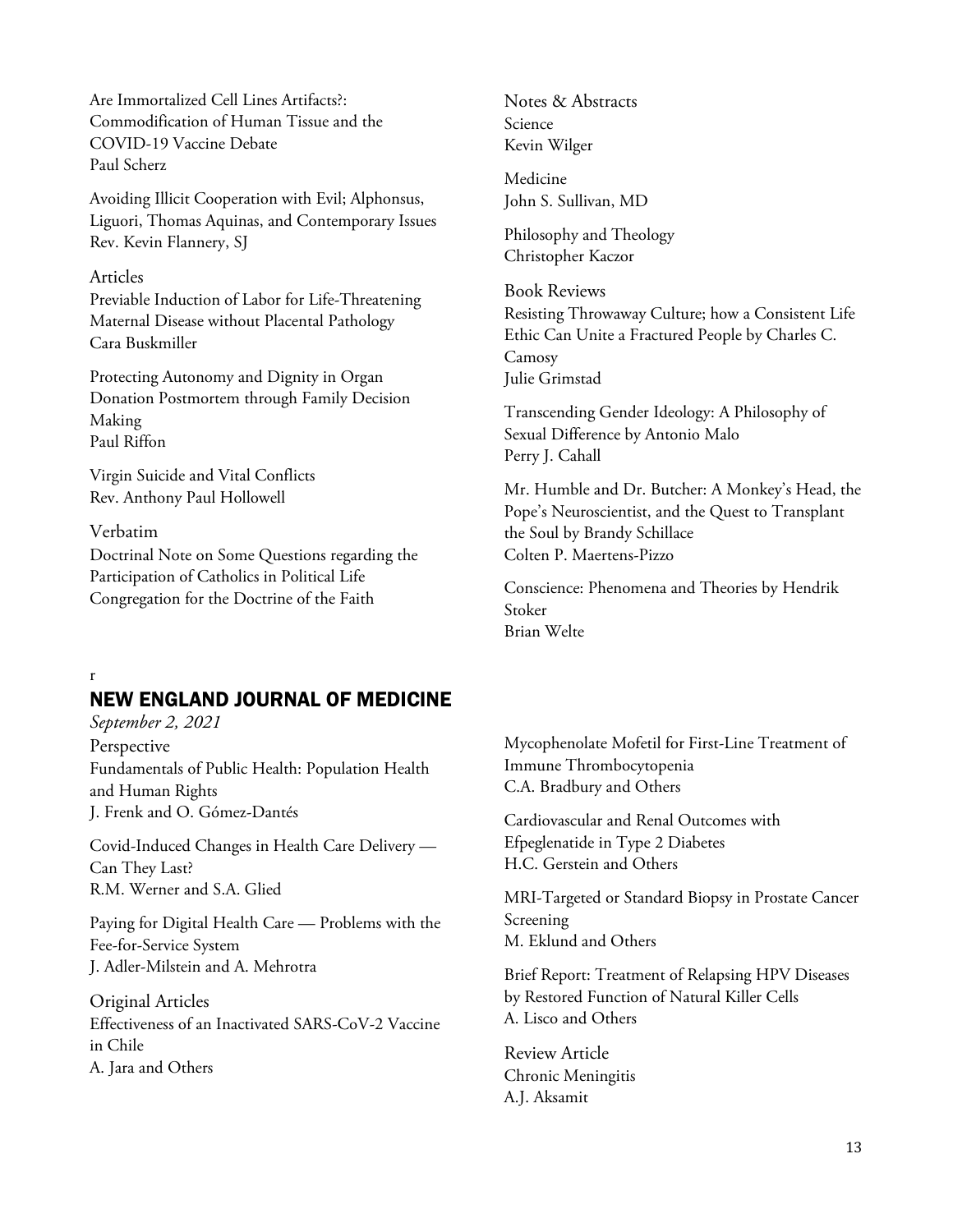Images In Clinical Medicine Abdominopelvic Actinomycosis N. Arakaki and Y. Oshiro

Loiasis S. Kalbitz and T. Grünewald

Clinical Problem-Solving Inadequate Support C. Pichan, G. Dhaliwal, A. Cusick, S. Saint, and N. Houchens

Editorials Effectiveness of an Inactivated SARS-CoV-2 Vaccine A. Wilder-Smith and K. Mulholland

Immune Thrombocytopenia Treatment P.H.B. Bolton-Maggs and J.N. George

*September 9, 2021* Perspective SARS-CoV-2 Human Challenge Studies — Establishing the Model during an Evolving Pandemic G. Rapeport and Others

Supporting Value-Based Health Care — Aligning Financial and Legal Accountability M.M. Zaki, A.B. Jena, and A. Chandra

Environmental Racism and Climate Change — Missed Diagnoses R.N. Salas

"Vaccine Passport" Certification — Policy and Ethical Considerations M.A. Hall and D.M. Studdert

Original Articles Prospective, Multicenter, Controlled Trial of Mobile Stroke Units J.C. Grotta and Others

Benefits and Risks of Iron Interventions in Infants in Rural Bangladesh S.-R. Pasricha and Others

Somatic PIK3CA Mutations in Sporadic Cerebral Cavernous Malformations M. Peyre and Others

Audio Interview: A New Round of Rising Covid-19 Numbers E.J. Rubin, L.R. Baden, and S. Morrissey

Correspondence Durable Humoral and Cellular Immune Responses 8 Months after Ad26.COV2.S Vaccination Household Transmission of SARS-CoV-2 from Children and Adolescents Adjuvant Nivolumab in Muscle-Invasive Urothelial Carcinoma Trial of Endovascular Treatment of Basilar-Artery **Occlusion** Diabetes Treatment and Control in U.S. Adults

Seasonal Malaria Vaccination with or without Seasonal Malaria Chemoprevention D. Chandramohan and Others

Review Article Challenges of Sarcoidosis and Its Management M. Drent, E.D. Crouser, and J. Grunewald

Images In Clinical Medicine Amoxicillin Rash in Infectious Mononucleosis A.M. Mergoum

Gingival Ulceration X. Lyu and X. Guan

Case Records Of The Massachusetts General Hospital Case 27-2021: A 16-Year-Old Boy Seeking Human Immunodeficiency Virus Prophylaxis A.M. Neilan, S. Salvant Valentine, and A.S. Knopf

Editorials Does My District Need a Mobile Stroke Unit? K.R. Lees

Audio Interview: Protecting against Severe Disease and Transmission E.J. Rubin, L.R. Baden, and S. Morrissey

Clinical Implications Of Basic Research Sense and Sense Ability in a Synthetic Genetic Code C.C. Liu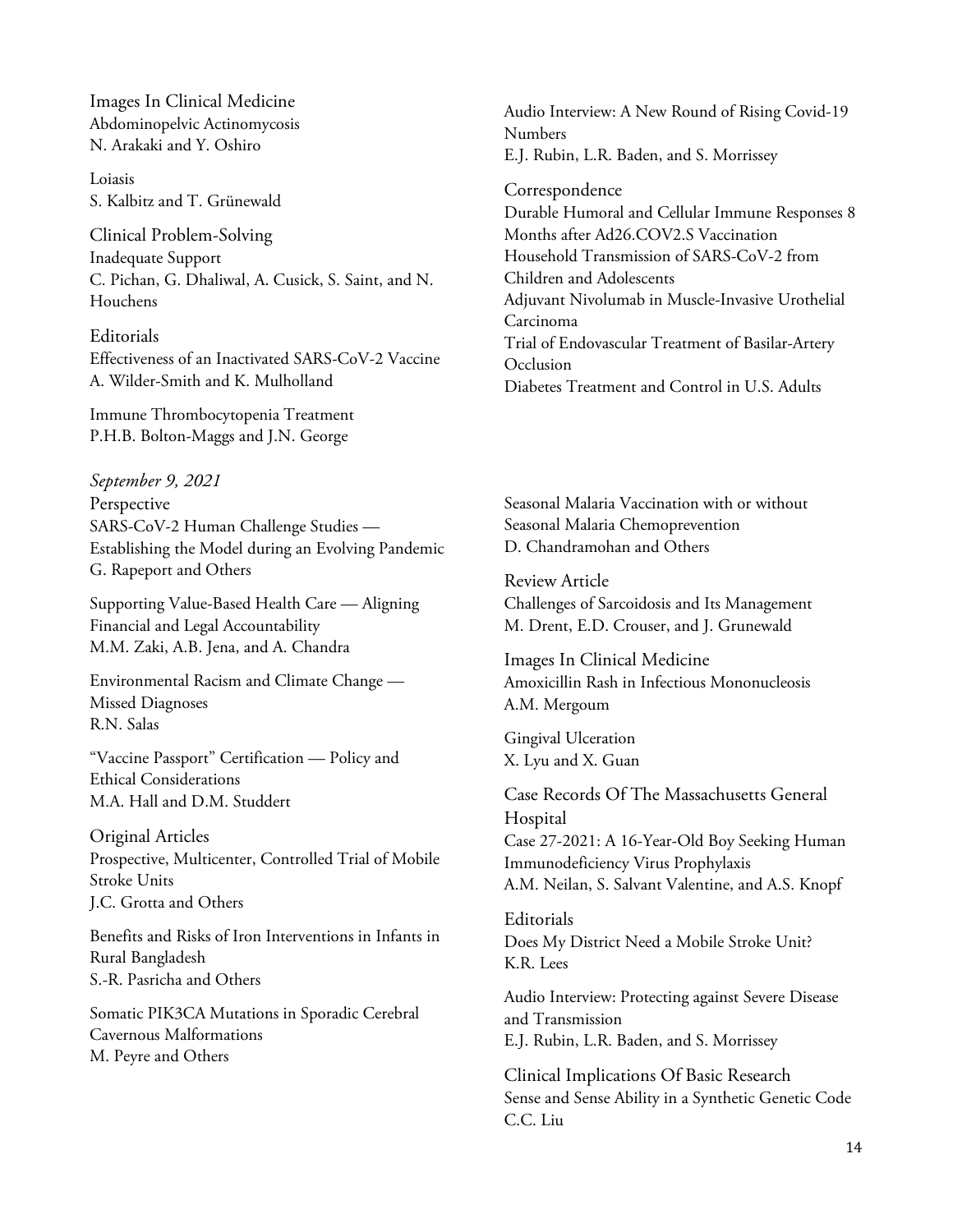Correspondence Heterologous ChAdOx1 nCoV-19 and mRNA-1273 Vaccination Breakthrough SARS-CoV-2 Infections in Prison after Vaccination Left Atrial Appendage Occlusion during Cardiac Surgery to Prevent Stroke

*September 16, 2021* Perspective State Public Option Plans — Too Modest to Improve Affordability? E.C. Fuse Brown, K.L. Gudiksen, and J.S. King

Medicare for More — Why We Still Need a Public Option and How to Get There J.S. Hacker

Treatment of Older Adults with Cancer — Addressing Gaps in Evidence M.M. Bertagnolli and H. Singh

Original Articles Effect of Salt Substitution on Cardiovascular Events and Death B. Neal and Others

Safety of the BNT162b2 mRNA Covid-19 Vaccine in a Nationwide Setting N. Barda and Others

Lutetium-177–PSMA-617 for Metastatic Castration-Resistant Prostate Cancer O. Sartor and Others

Safety and Efficacy of a Typhoid Conjugate Vaccine in Malawian Children P.D. Patel and Others

Safety and Immunogenicity of an Anti–Zika Virus DNA Vaccine P. Tebas and Others

Clinical Practice Treatment of Acute Uncomplicated Appendicitis D.A. Talan and S. Di Saverio

Images In Clinical Medicine Placenta Increta C.A. Zapata-Caballero and V.H. Ramirez-Santes Rituximab versus Mycophenolate Mofetil in Pemphigus Vulgaris Somatic Mutations in "Benign" Disease

Correction Surviving Covid-19 with Heparin?

Conjunctival Kaposi's Sarcoma F. Gouveia-Moraes and N. Campos

Case Records Of The Massachusetts General Hospital Case 28-2021: A 37-Year-Old Woman with Covid-19 and Suicidal Ideation C.S. North, E.M. Sorg, S. Youn, and J.T. Chu

Editorials Call for Emergency Action to Limit Global Temperature Increases, Restore Biodiversity, and Protect Health L. Atwoli and Others

Can Salt Substitution Save At-Risk Persons from Stroke? J.R. Ingelfinger

The Importance of Context in Covid-19 Vaccine Safety G.M. Lee

Audio Interview: New Evidence on SARS-CoV-2 Vaccine Boosters E.J. Rubin, L.R. Baden, and S. Morrissey

Clinical Decisions Oral versus Intravenous Antibiotics for Endocarditis J. Chowdhury, R. Patel, and H. Chambers

Correspondence High Congenital Syphilis Case Counts among U.S. Infants Born in 2020 Breakthrough Infections in BNT162b2-Vaccinated Health Care Workers Interleukin-6 Receptor Antagonists in Critically Ill Patients with Covid-19 Bimekizumab versus Adalimumab in Plaque Psoriasis The Evolving Challenge of Infections in Cirrhosis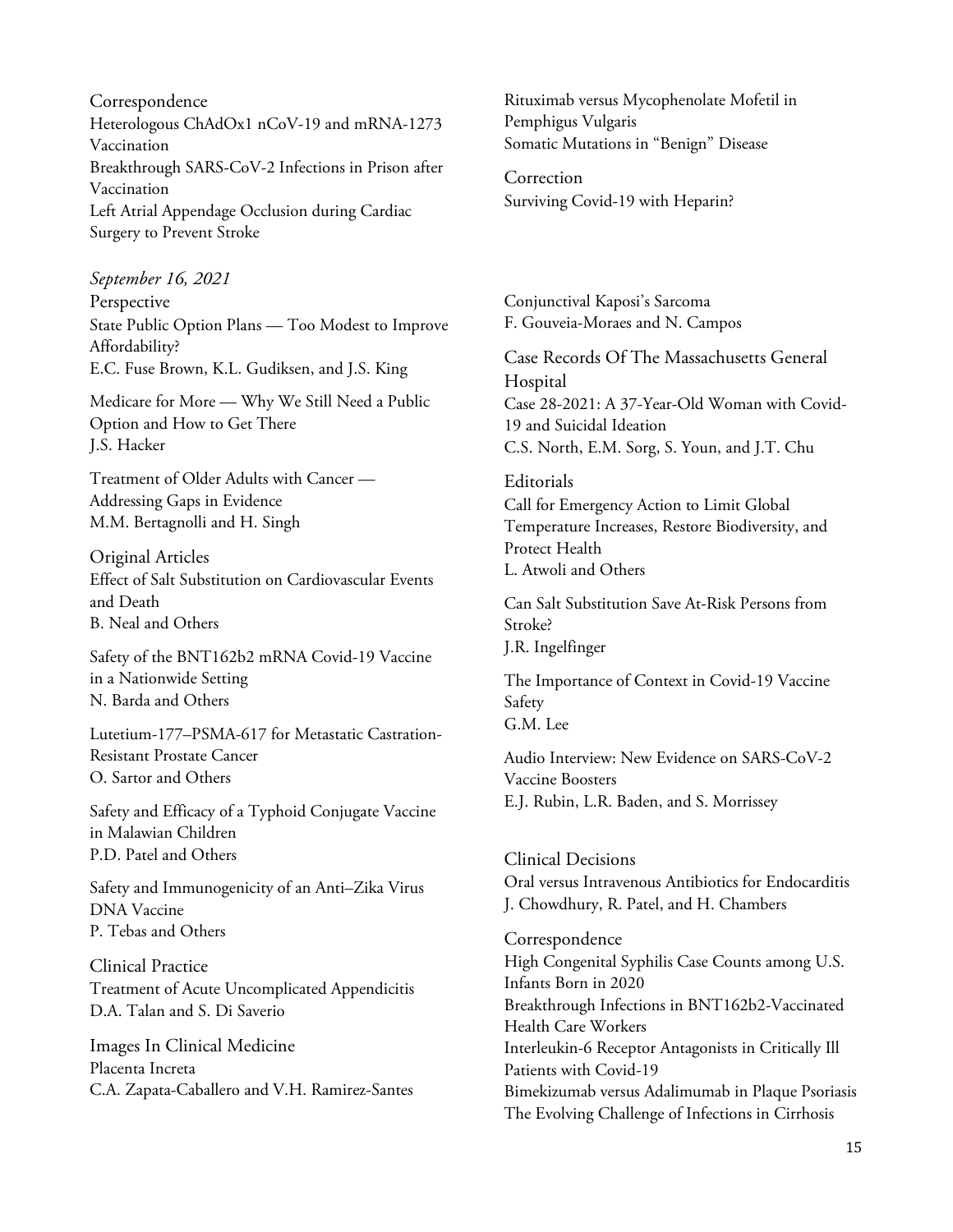*September 23, 2021*

Perspective Public Health Law after Covid-19 M.M. Mello and W.E. Parmet

Revitalizing the U.S. Primary Care Infrastructure K. Grumbach and Others

Graphic Perspective: Mask Wars D.S. Jones and S.H. Podolsky

Original Articles Evidence of Artemisinin-Resistant Malaria in Africa B. Balikagala and Others

Safety and Efficacy of NVX-CoV2373 Covid-19 Vaccine P.T. Heath and Others

Subcutaneous REGEN-COV Antibody Combination to Prevent Covid-19 M.P. O'Brien and Others

Overall Survival Benefit with Tebentafusp in Metastatic Uveal Melanoma P. Nathan and Others

Review Article Perspectives on the Treatment of Malignant Pleural Mesothelioma S.M. Janes, D. Alrifai, and D.A. Fennell

Images In Clinical Medicine Symblepharon in Linear IgA Bullous Dermatosis J.C. Tsui and S. Onishi

Ocular Thelaziasis Z. Huang and W. Chen

Case Records Of The Massachusetts General Hospital Case 29-2021: A 12-Month-Old Boy with Fever and Developmental Regression M.I. Matthiesen, R. Shailam, and H. Rothermel

*September 30, 2021* Perspective Toward a New Era for the Indian Health System J. Leston and B. Reilley

Editorials Emergence of Artemisinin-Resistant Plasmodium falciparum in East Africa N.J. White

Third Time's a Charm — Covid-19 Vaccine Hope for Solid-Organ Transplant Recipients W.W. Williams and J.R. Ingelfinger

Audio Interview: Vaccine Efficacy and Boosters in Covid-19 E.J. Rubin, L.R. Baden, and S. Morrissey

Sounding Board Controlled Human Infection Model — Fast Track to HCV Vaccine? T.J. Liang, J.J. Feld, A.L. Cox, and C.M. Rice

Clinical Implications Of Basic Research Breast Cancer, HER2 Mutations, and Overcoming Drug Resistance R. Bose and C.X. Ma

Correspondence Randomized Trial of a Third Dose of mRNA-1273 Vaccine in Transplant Recipients MMR Vaccine–Associated Disseminated Measles in an Immunocompromised Adolescent Therapy for Multisystem Inflammatory Syndrome in Children Health Care Worker Strikes and the Covid Pandemic

Points Of View Pathology of Racism — A Call to Desegregate Teaching Hospitals K. Vinekar

Marking the 40th Anniversary of the AIDS Epidemic — American Physicians Look Back R. Bayer, G.M. Oppenheimer, and V. Parisi

Cool Water B.W. Frush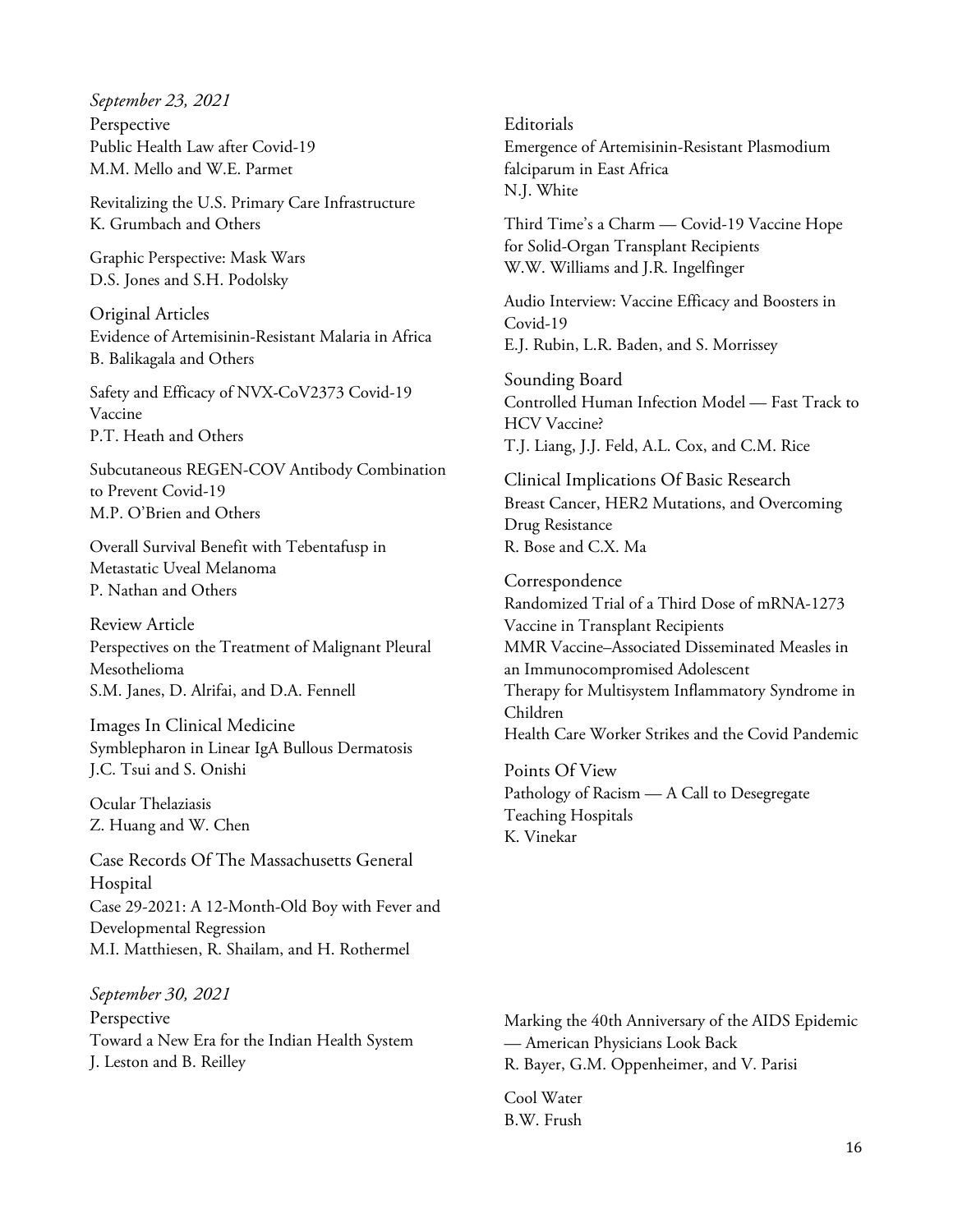Perspective Roundtable: Race in Medicine — Genetic Variation, Social Categories, and Paths to Health Equity M. Evans, W. Williams, J. Graves, , R. Shim, and S. Tishkoff

Original Articles Maintenance or Discontinuation of Antidepressants in Primary Care G. Lewis and Others

Trial of Intensive Blood-Pressure Control in Older Patients with Hypertension W. Zhang and Others

Ozanimod as Induction and Maintenance Therapy for Ulcerative Colitis W.J. Sandborn and Others

A Human Pleiotropic Multiorgan Condition Caused by Deficient Wnt Secretion G. Chai and Others

Review Article Newer Biologic and Small-Molecule Therapies for Inflammatory Bowel Disease D.C. Baumgart and C. Le Berre

Images In Clinical Medicine Leukemia Cutis D. Barry and A. Schmieder

Kayser–Fleischer Rings in Wilson's Disease A. Chandra and M.S. Bhattacharjee

Interactive Medical Case Hard to Swallow M.J. Litt, R. Gaffney, A. Vaidya, and M.W. Montgomery

# THEOLOGICAL STUDIES

*September 2021* **Editorial** From the Editor's Desk Christopher Steck, SJ

## Articles

Godly Divisions and Gifted Teachers: Learning Joyful Stewardship from the Birds and Lilies with Søren Kierkegaard G.P. Marcar

Case Records Of The Massachusetts General Hospital Case 30-2021: A 47-Year-Old Man with Recurrent Unilateral Head and Neck Pain M.E. Lindsay, D.M. Dudzinski, B.C. Yoon, M.R. Jaff, and J.V. Thakuria

Editorials The Pursuit and Maintenance of Happiness J.L. Jackson

Moving the Goalposts for Blood Pressure — Time to Act M.R. Nelson

Audio Interview: Covid-19 and the Media E.J. Rubin, L.R. Baden, R. Tofel, and S. Morrissey

#### **Correspondence**

Resurgence of SARS-CoV-2 Infection in a Highly Vaccinated Health System Workforce Myocarditis after Covid-19 mRNA Vaccination No Correlation between Anti-PF4 and Anti–SARS-CoV-2 Antibodies after ChAdOx1 nCoV-19 Vaccination Effectiveness of an Inactivated SARS-CoV-2 Vaccine Physical Rehabilitation in Patients with Heart Failure Targeted Temperature Management after Cardiac Arrest BNT162b2 Covid-19 Vaccine in Adolescents HIV Infection — Screening, Diagnosis, and Treatment

White Ecclesiology: The Identity of the Church in the Statements on Racism by United States Catholic Bishops Joseph J. Flipper

From Luminosity to Love: Metaphysics and Empathy in *Hearer of the Word* Ryan Duns, SJ